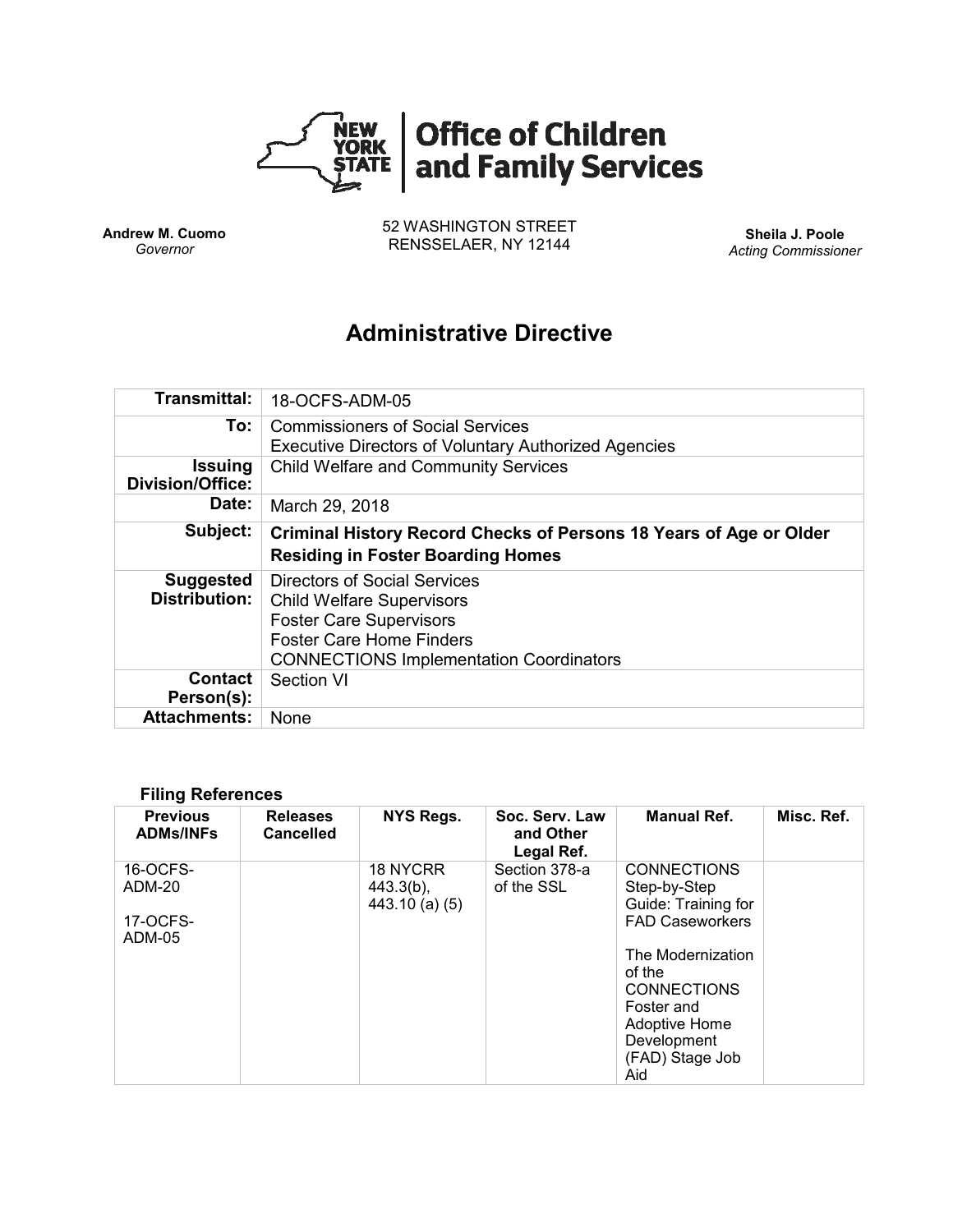## **I. Purpose**

The purpose of this Administrative Directive (ADM) is to remind local departments of social services (LDSSs) and voluntary authorized agencies (VAs)<sup>1</sup> that at the time certified or approved foster parent(s) apply to renew their certification or approval, state and national criminal history record checks must be completed through the New York State Division of Criminal Justice Services (DCJS) and the Federal Bureau of Investigation (FBI) on all persons 18 years of age or older residing in the home, if no such criminal history record check was previously completed. This includes any person already residing in the foster home who has turned 18 (including foster children) and any person 18 years of age or older who moved into the home since the initial or subsequent certification or approval.

The LDSS and VA must add these individuals to the Foster and Adoptive Home Development (FAD) stage of CONNECTIONS and are **strongly encouraged** to complete the criminal history record checks on all persons 18 years of age or older at the time they are notified that the new person is residing in the foster home.

## **II. Background**

Social Service Law (SSL)<sup>2</sup> requires that any person applying to be a certified or approved foster parent or an adoptive parent, and any person 18 years of age or older who resides in the home of the applicant be fingerprinted. The fingerprints are then used to conduct New York State criminal history record checks through DCJS and national criminal history record checks through the FBI.

In addition, OCFS regulation<sup>3</sup> requires that at the time foster parent(s) apply for renewal of their approval or certification, the LDSS or VA perform such criminal history record checks for each person 18 years of age or older who is currently residing in the home of such foster parent and who has not previously had such criminal history record checks completed.

Please see 16-OCFS-ADM-20, *Fingerprinting and Criminal History Record Checks for Foster and Adoptive Parents*, for specific information on the fingerprinting process and completing criminal history record checks.

## **III. Program Implications**

To protect the health and safety of children in foster care, it is vital to have complete and accurate information regarding the foster home setting, which includes knowledge of each person residing in the home and his or her impact on the stability of the foster home.

At the time of initial certification or approval, OCFS regulation<sup>4</sup> requires foster parent(s) to execute an agreement with the LDSS or VA that outlines specific responsibilities of the

 $\overline{a}$ 

<sup>&</sup>lt;sup>1</sup> Note: Throughout this ADM, the terms LDSS and/or VA refer to the agency that is certifying or approving the foster home.

<sup>2</sup> Section 378-a of the SSL.

<sup>3</sup> 18 NYCRR 443.10 (a) (5).

<sup>4</sup> 18 NYCRR 443.3(b).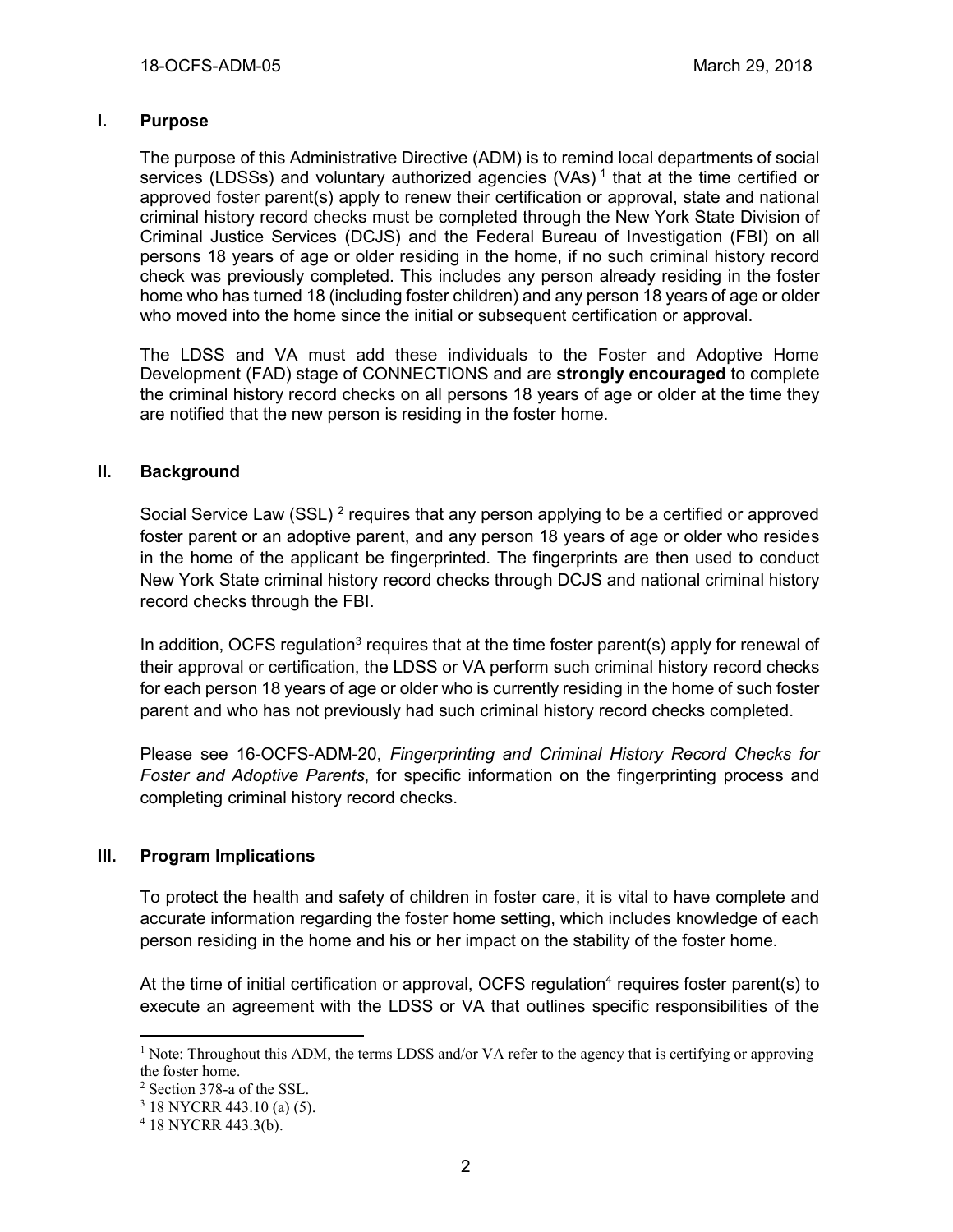foster parent(s). One of these responsibilities is that the foster parent(s) inform the LDSS or VA of any changes in marital status, family composition, or number of persons residing in the home, and any changes in the physical facilities comprising the foster home. Generally, a person is "residing in the home" if they are a frequent visitor and routinely spend the night.

LDSS and VA staff should maintain open and regular communication with foster parent(s). Providing support, information, and encouragement to foster parent(s) not only aides in the retention of foster homes but will also provide foster parent(s) with an opportunity to inform the LDSS or VA of any changes in their household.

If it is determined that a new person 18 years of age or older is residing in the home prior to the foster parent(s)' annual recertification or re-approval, LDSS and VAs must add the new person to the FAD stage of CONNECTIONS. The timely completion of criminal background checks on adults residing in foster homes provide LDSSs and VAs with information that can potentially impact the safety and well-being of children in foster care. Therefore, LDSSs and VAs are strongly encouraged to complete the criminal history record check of the new household member at the time they are added to the household composition.

## **IV. Required Action**

- 1. At the time of initial application for certification or approval and reopening of certified or approved foster homes, the LDSS or VA is required to complete a criminal history record check on all prospective foster parents and all persons 18 years of age or older (including foster children) who reside in the home of the applicants.
- 2. At the time an LDSS or VA is notified that a new person 18 years of age or older is residing in a certified or approved foster home, the LDSS or VA must add that person to the FAD stage of CONNECTIONS.
- 3. In order to protect the safety and well-being of the children placed in the home OCFS **strongly encourages** the LDSS or VA to complete the criminal history record check at the time a new person 18 years of age or older is added to the FAD stage.
- 4. At the time of recertification or re-approval, if a person 18 years of age or older is residing in the certified or approved foster home and hasn't had a criminal history record check completed, the LDSS or VA **must** complete the criminal record check before the home can be reauthorized in CONNECTIONS.

## **V. Systems Implications**

Any time an individual 18 years of age or older moves into a certified or approved foster home, they must be added to the foster home household composition in the Foster and Adoptive Home Development (FAD) stage of CONNECTIONS. This will trigger the required